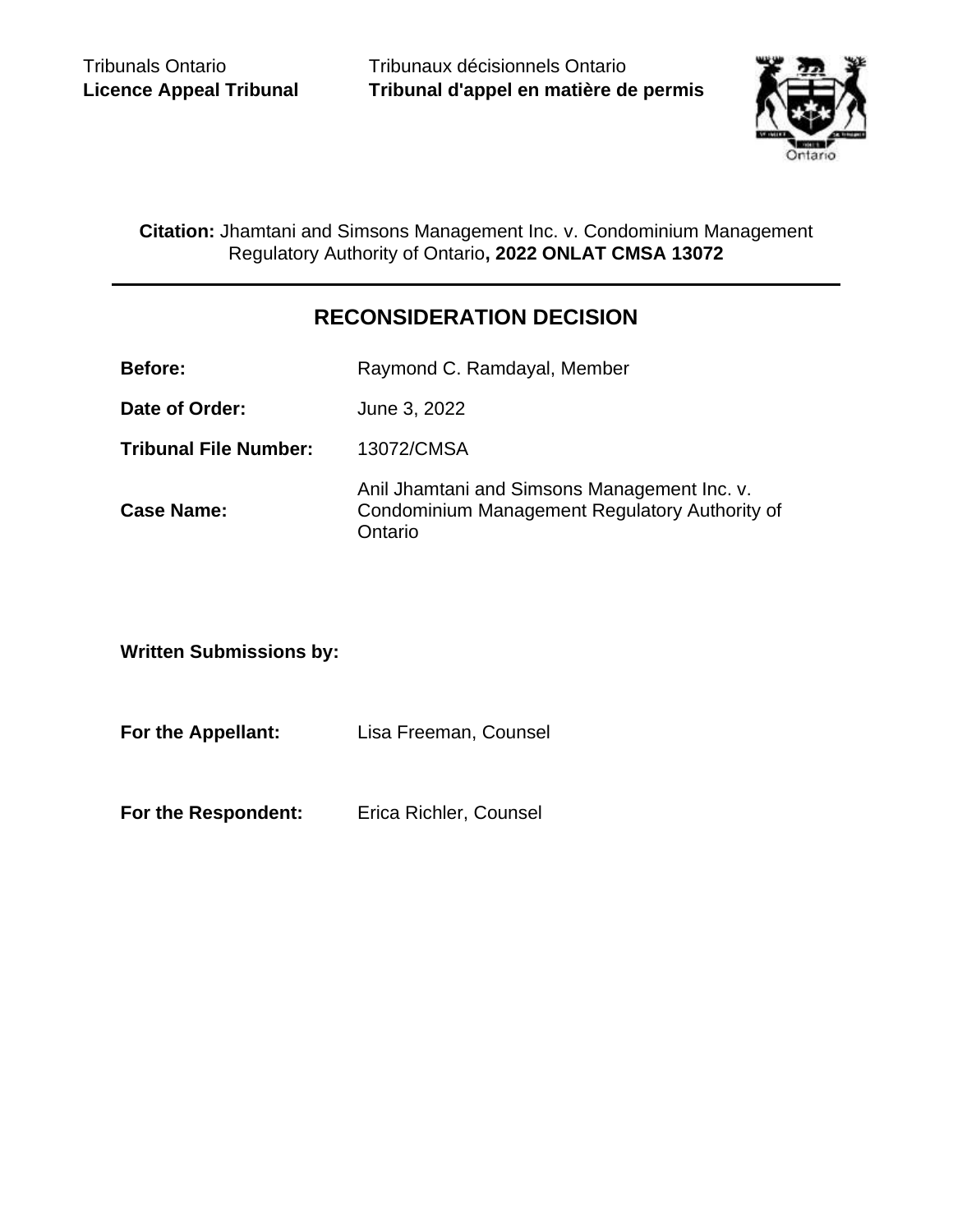### **OVERVIEW**

[1] The appellants, Anil Jhamtani and Simsons Management Inc. request reconsideration of a decision dated May 26, 2022 (the "decision"). In the decision, the Licence Appeal Tribunal (the "Tribunal") found the respondent had reasonable grounds for revoking both the individual licence of Anil Jhamtani and the corporate licence of Simsons Management Inc. Accordingly, the Tribunal upheld the respondent's proposal to revoke of the licences.

### **RESULT**

[2] For the reasons set out below, I am varying the decision and order issued on May 26, 2022. The decision revoking Mr. Jhamtani's individual licence remains unchanged. With respect to the corporate licence of Simsons Management Inc., I vary the Tribunal's order to reinstate the corporate licence subject to the conditions proposed by the parties in the joint submission.

#### **ANALYSIS**

- [3] The grounds for a request for reconsideration are contained in Rule 18.2 of the *Licence Appeal Tribunal, Animal Care Review Board, and Fire Safety Commission Common Rules of Practice and Procedure, Version I (October 2, 2017)*, as amended (the "*Common Rules*"). A request for reconsideration will not be granted unless one of the following criteria are met:
	- i. The Tribunal acted outside its jurisdiction or violated the rules of procedural fairness;
	- ii. The Tribunal made an error of law or fact such that the Tribunal would likely have reached a different result had the error not been made;
	- iii. The Tribunal heard false evidence from a party or witness, which was discovered only after the hearing and likely affected the result; or
	- iv. There is evidence that was not before the Tribunal when rendering its decision, could not have been obtained previously by the party now seeking to introduce it, and would likely have affected the result.
- [4] The appellants' request is based on 18.2 (i) and (ii), namely that the Tribunal violated the rules of procedural fairness and made an error in law.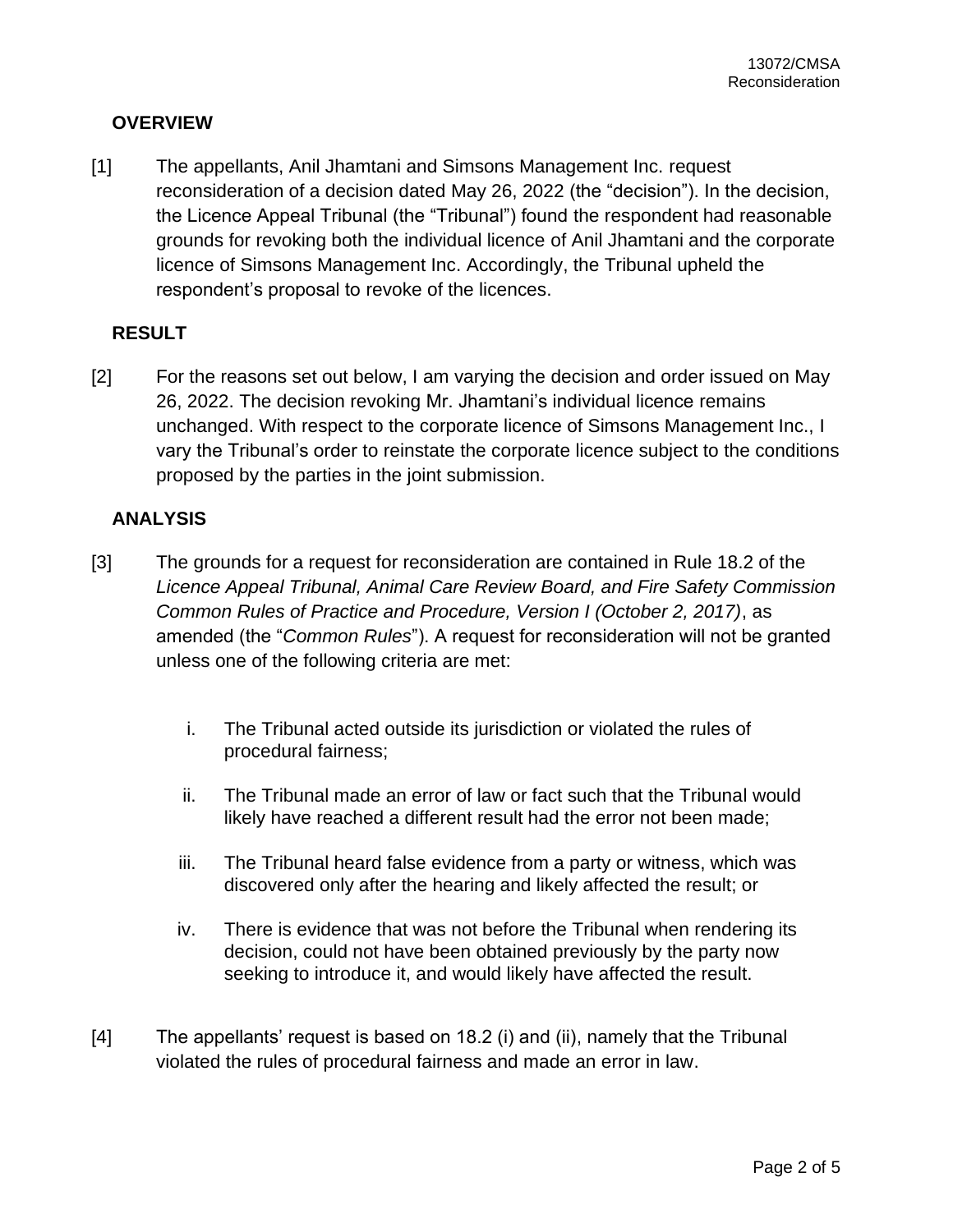- [5] The appellants confine their reconsideration request to the revocation of Simsons' Management Inc.'s corporate licence. They do not seek reconsideration of the revocation of Mr. Jhamtani's individual licence.
- [6] The parties' submissions confirm that they have reached an agreement with respect to the licence of the corporate appellant, Simsons Management Inc. This document entitled "Joint Submission Re: Licence of Simsons Management Inc.", dated March 4, 2022, was marked as Exhibit #5 at the hearing.
- [7] The joint submission states that should the Tribunal make a finding that confirms the Notice of Proposal to revoke the general licence of Anil Jhamtani, then the parties agree that following conditions will be imposed on the corporate appellant's licence:
	- a) Anil Jhamtani shall not be a director or officer of Simsons Management Inc.
	- b) Anil Jhamtani shall not provide condominium management services or perform any of the functions of a condominium manager on behalf of Simsons Management Inc. and/or for any clients of Simsons Management Inc.
	- c) Within one year of the date that this condition takes effect, Simsons Management Inc. is required to comply with an inspection with an inspector appointed by the Registrar. In particular, the inspector shall inspect:
		- i. Simsons Management Inc.'s compliance with the conditions of its licence and with the *Condominium Management Services Act, 2015;*

and

- ii. Simsons Management Inc.'s written procedures for handling the transfer of client documents upon termination.
- [8] The joint submission regarding the licence of Simsons Management Inc. provides me reassurance that Mr. Jhamtani will not act as a director or officer for Simsons and will not perform any functions of a condominium manager on its behalf. Moreover, this agreement protects the public against Mr. Jhamtani's past poor conduct and the circumstances which has led to the revocation of his licence.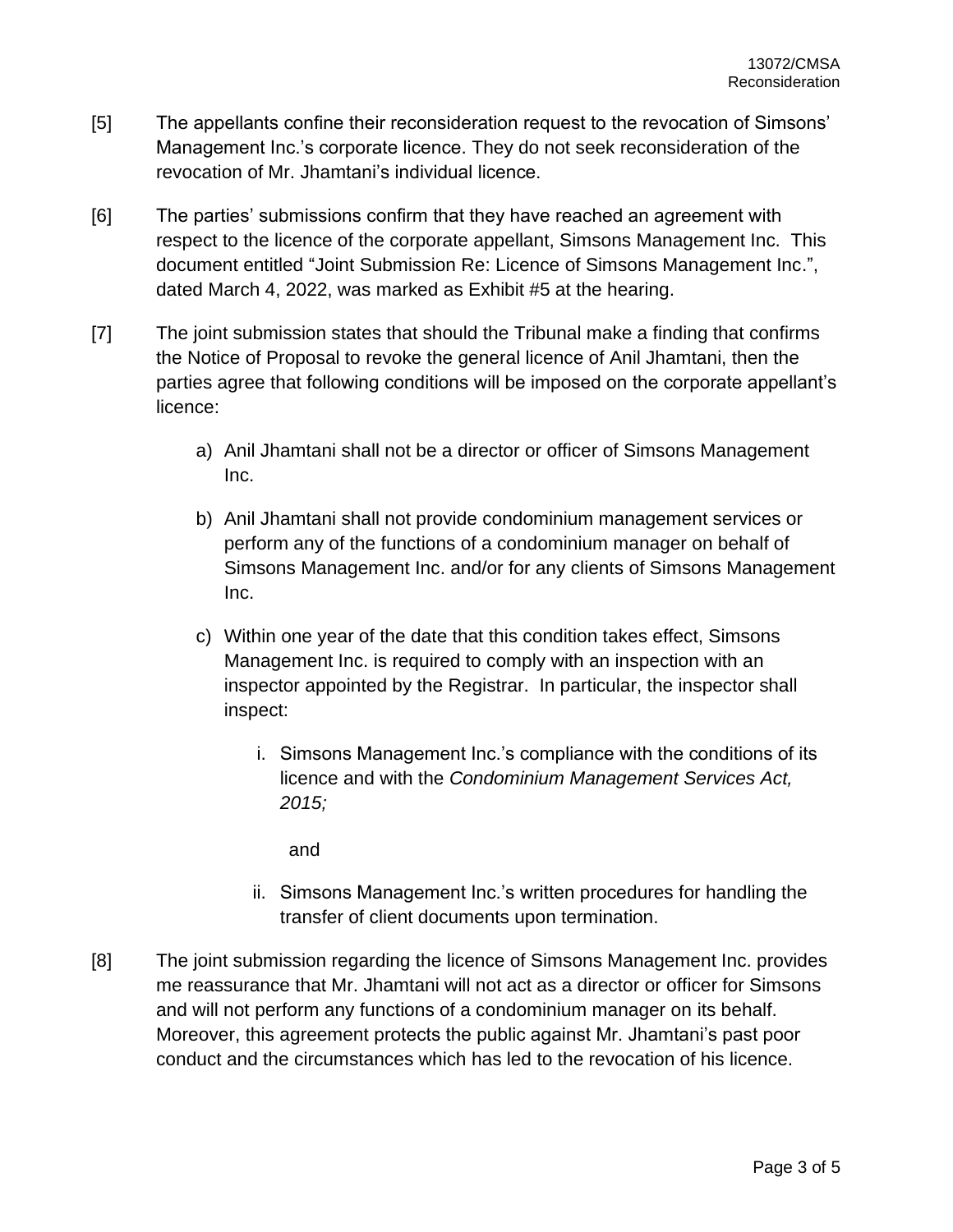- [9] Therefore, the Tribunal's finding that there are reasonable grounds to revoke Mr. Jhamtani's licence stands.
- [10] The Tribunal erred by failing to address the joint submission in its reasons. This error is of such a nature that the Tribunal would likely have reached a different result had the error not been made. Moreover, the Tribunal also failed to accord the parties procedural fairness in relation to the joint submission. In the circumstances, the Tribunal was required to either accede to the submission or, if it did not consider doing so to be appropriate, to notify the parties of such and provide them with an opportunity to make submissions. This was not done.
- [11] I am satisfied that the conditions proposed in the joint submission are appropriate in light of the purposes of the Act. Furthermore, I take adjudicative notice that the Act is consumer protection legislation and I find that the joint submission is consistent with protection of the public.

## **CONCLUSION AND ORDER**

- [12] For the reasons set out above, the request for reconsideration is granted.
- [13] The Tribunal's decision to confirm the revocation of Mr. Jhamtani's licence remains unchanged.
- [14] The Tribunal's decision to revoke the licence of Simsons Management Inc. is varied. Simsons Management Inc. shall retain its corporate licence with the following conditions as set out in the parties' joint submission:
	- a) Anil Jhamtani shall not be a director or officer of Simsons Management Inc.
	- b) Anil Jhamtani shall not provide condominium management services or perform any of the functions of a condominium manager on behalf of Simsons Management Inc. and/or for any clients of Simsons Management Inc.
	- c) Within one year of the date that this condition takes effect, Simsons Management Inc. is required to comply with an inspection with an inspector appointed by the Registrar. In particular, the inspector shall inspect:
		- i. Simsons Management Inc.'s compliance with the conditions of its licence and with the *Condominium Management Services Act, 2015;*